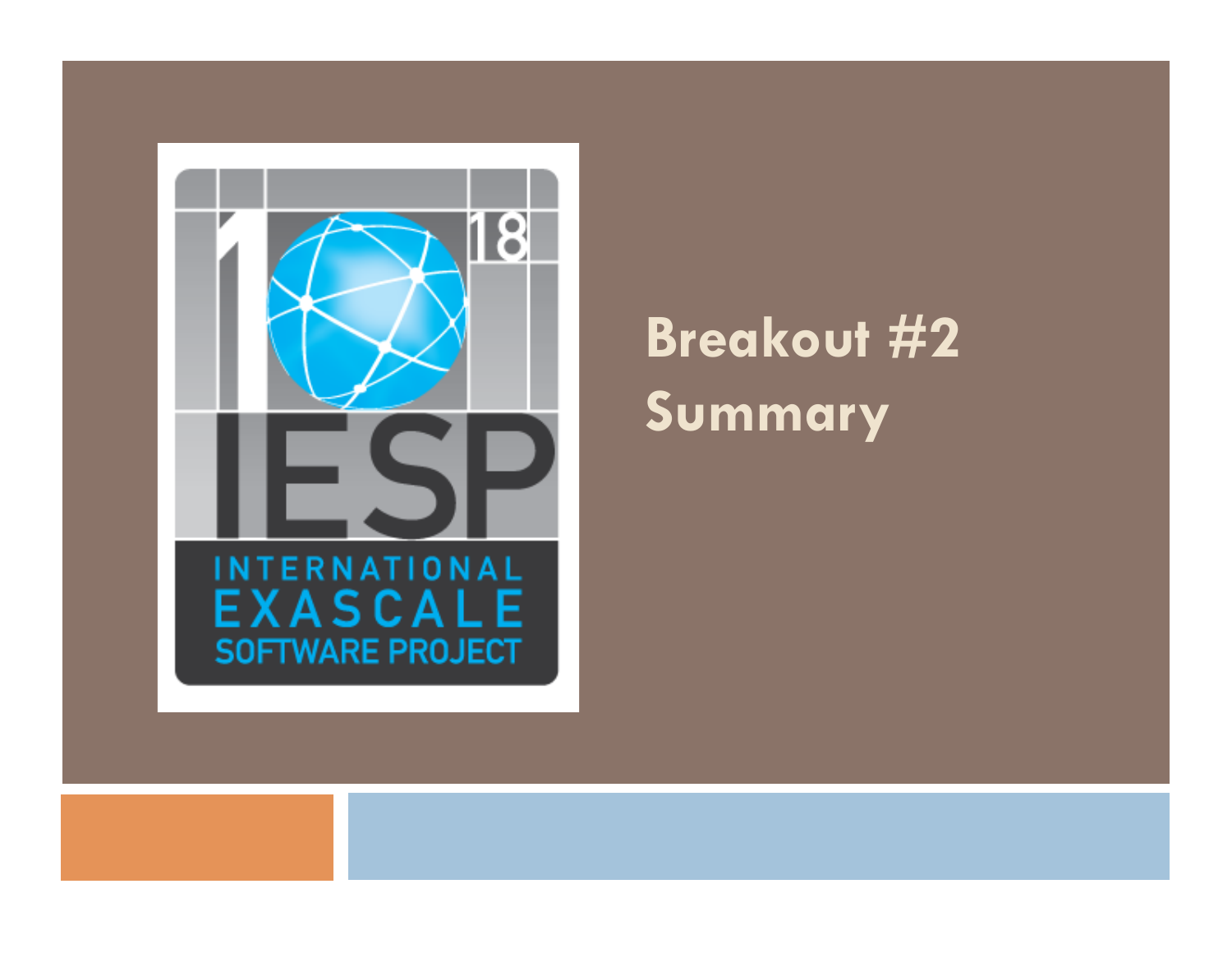# Collab and Funding Models (1/2)

- □ Outline of what a plan would include, and possible outcomes
- $\Box$  Identify R&D models that enable laboratories, universities, and vendors to co-develop coordinated open source HPC software
- $\Box$  What is the value proposition for each international member?
- □ Examine funding and governance models that support international development
	- $\blacksquare$  How are priorities set?
- $\Box$  How does the IESP fit into other international activities?
- $\Box$  What are the scientific grand challenges this project will address?
- $\Box$  Acceptance tests and support models that can be embraced by both vendors and the open source community
- □ Who assumes risk for hitting R&D targets? How do we handle failures?
- **Educational Outreach**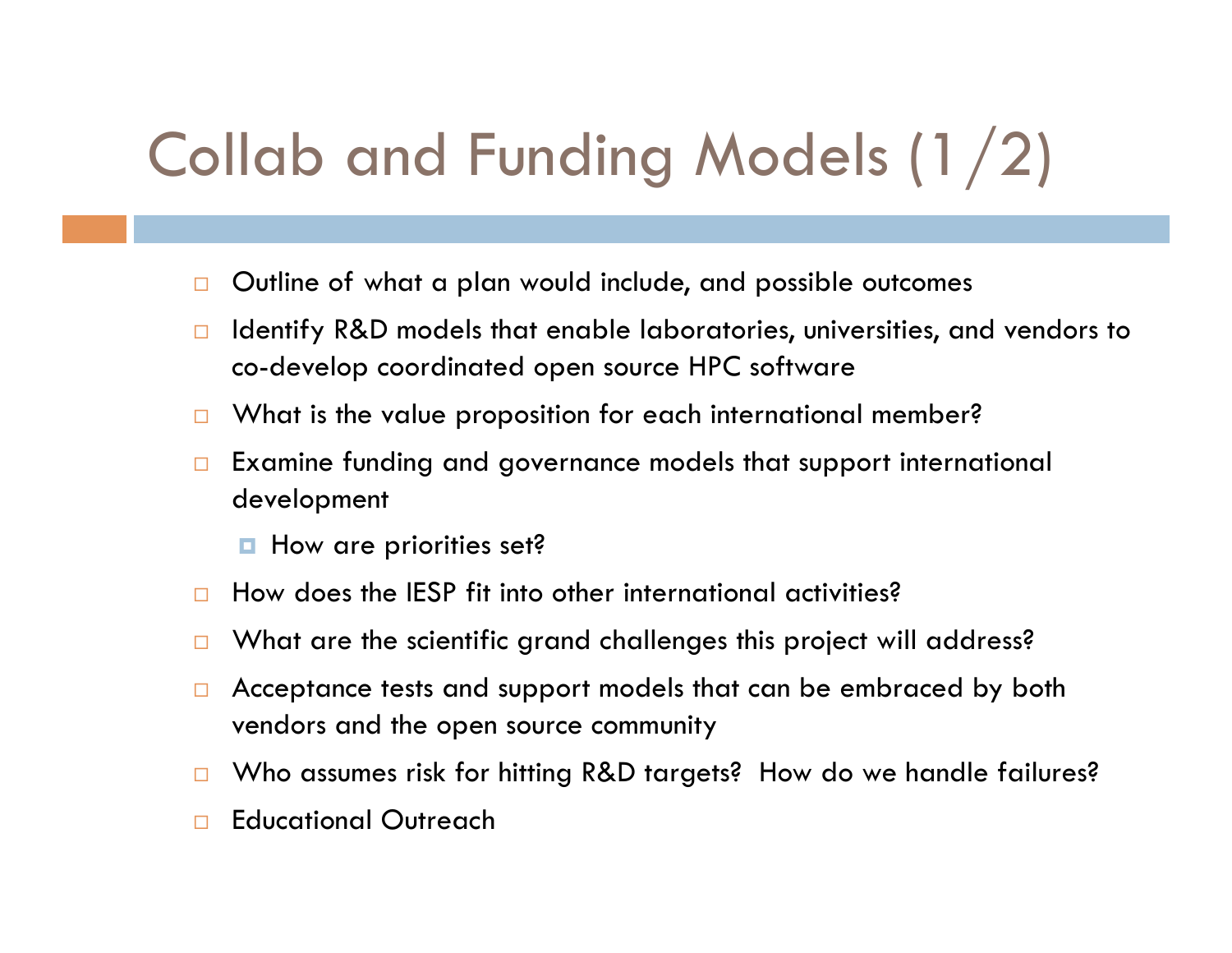## Possible Models (2/2) (from loose to tight collaboration)

- $\Box$  Identify needs, focus Int'l R&D attention on missing components
- □ Coordinate features, delivery schedule, interoperability, and improvements across international R&D teams
- $\Box$  IESP community recommends funding for key areas
- □ Provide forums for vendors and community to work together on roadmaps
- □ Fund R&D and subsequent deployment of key components
- □ Fund collaborative relationship with vendors and co-develop components
- $\Box$  Test, integrate, and support internationally developed software components
- $\Box$  Build integrated software that can pass acceptance tests on extreme platforms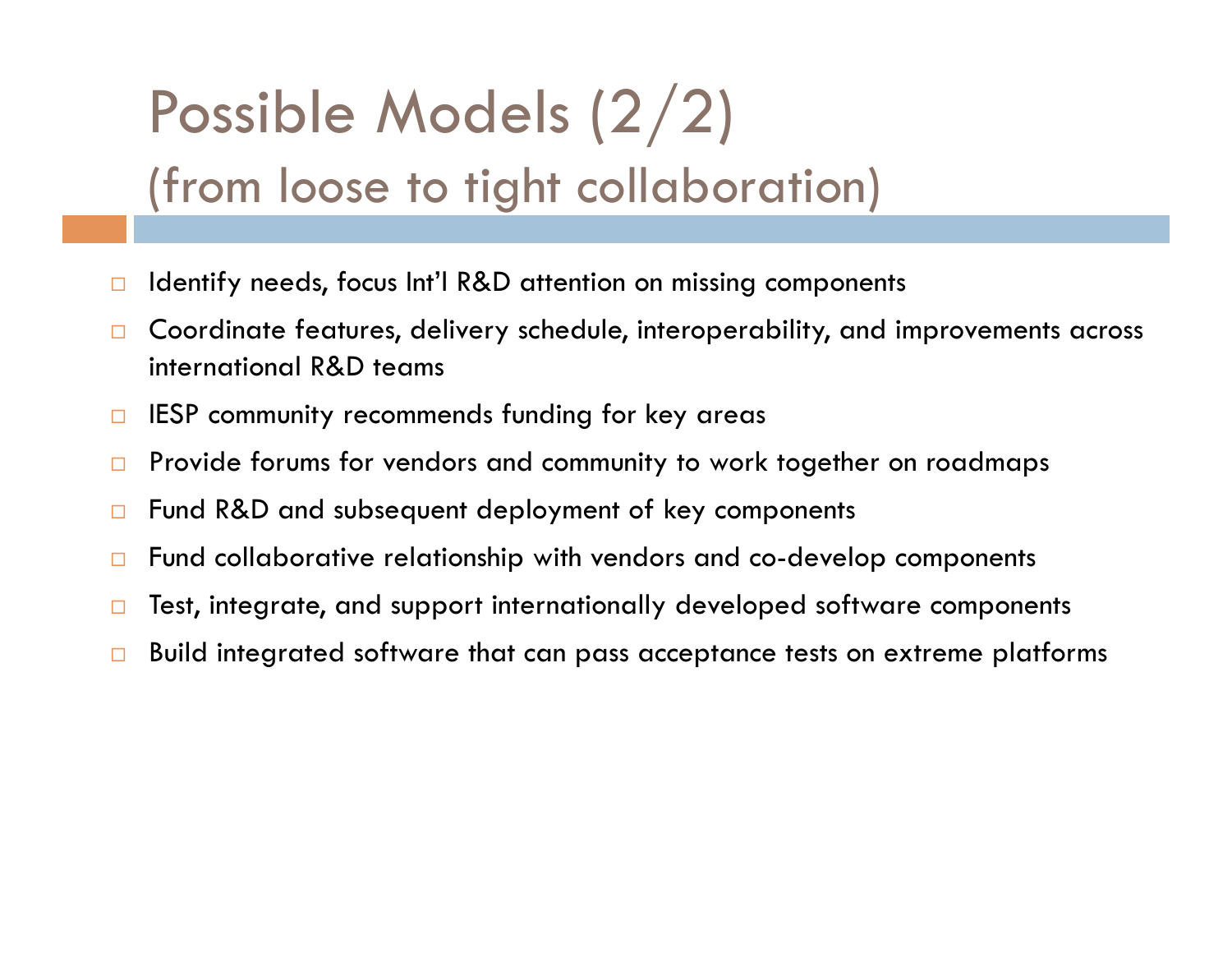## Breakout 2:

#### □ Science Driven

- Clear benefit to global challenges (Int'l science drivers that are shared)
- **Organizational involvement (advisory committee?)**
- **■** Is there an existing (mirroring) effort on CompSci?
- **E** Are there
- □ We must clearly articulate why participating is advantageous to each country (agency)
	- **D** What is the value proposition
- $\Box$  How do we participate and collaborate with the existing computer science and platform R&D efforts?
- Discussing nomenclature: "System Software"
	- $\Box$  Operating System  $\rightarrow$  math libraries, tools, etc
	- $\blacksquare$  The components that are required for almost all apps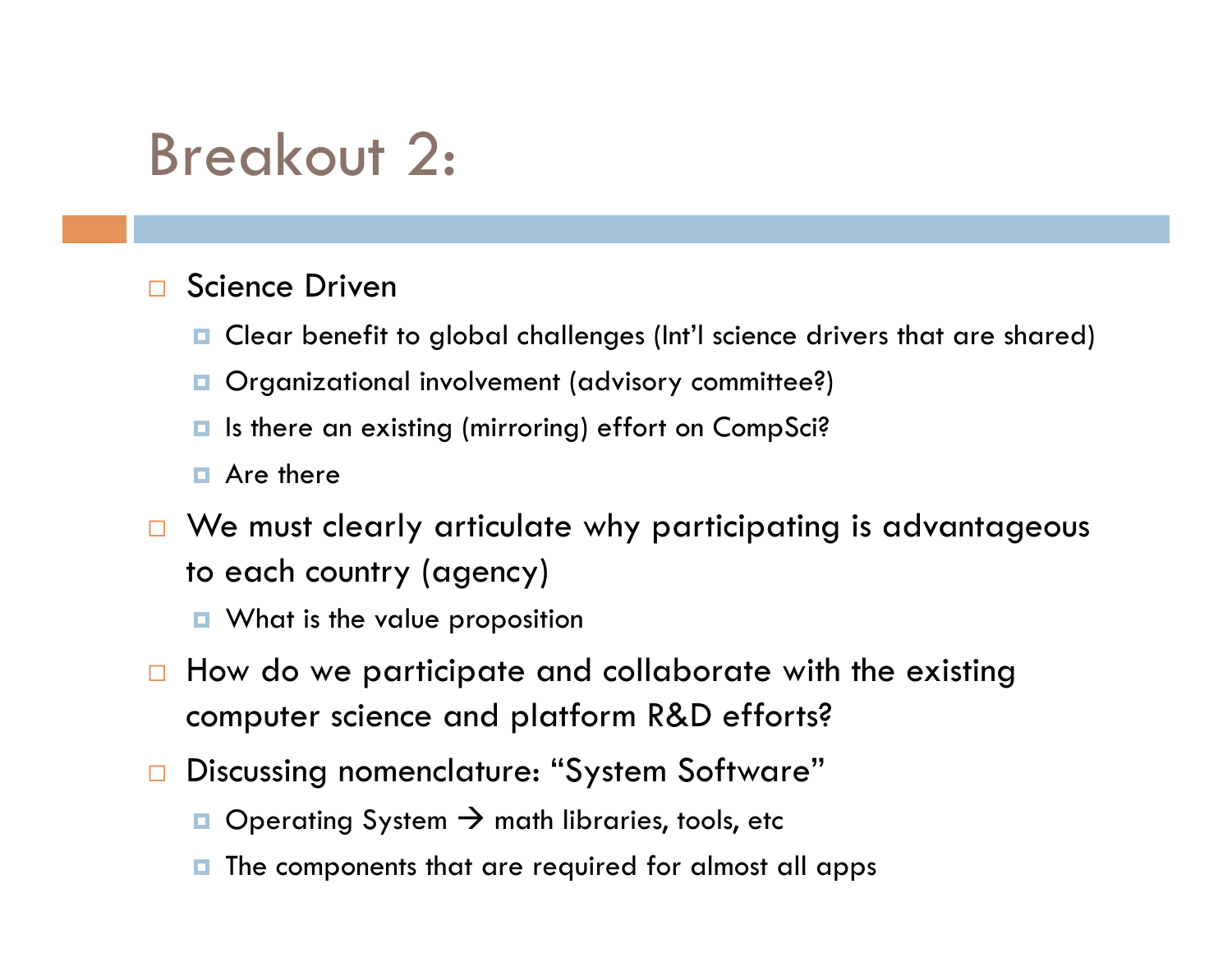### Breakout 2: Vendors

- □ What collaboration models work best for delivering a supported system?
	- **D** We reviewed basic acceptance test and deployment plans
	- $\Box$  Union of the needs of the first 3 customers defines the initial software stack
	- **n** For basic low-level software components (OS, networking, filesystems) local expertise and support is manditory
	- $\blacksquare$  For other components (mpi, math libs, etc) grabbing the current version and porting can work
	- **E** Leverage with Open Source groups is key to providing good support, otherwise vendors provide best effort
	- $\blacksquare$  The Linux model works well
	- We need to develop a sustainable transfer and support plan.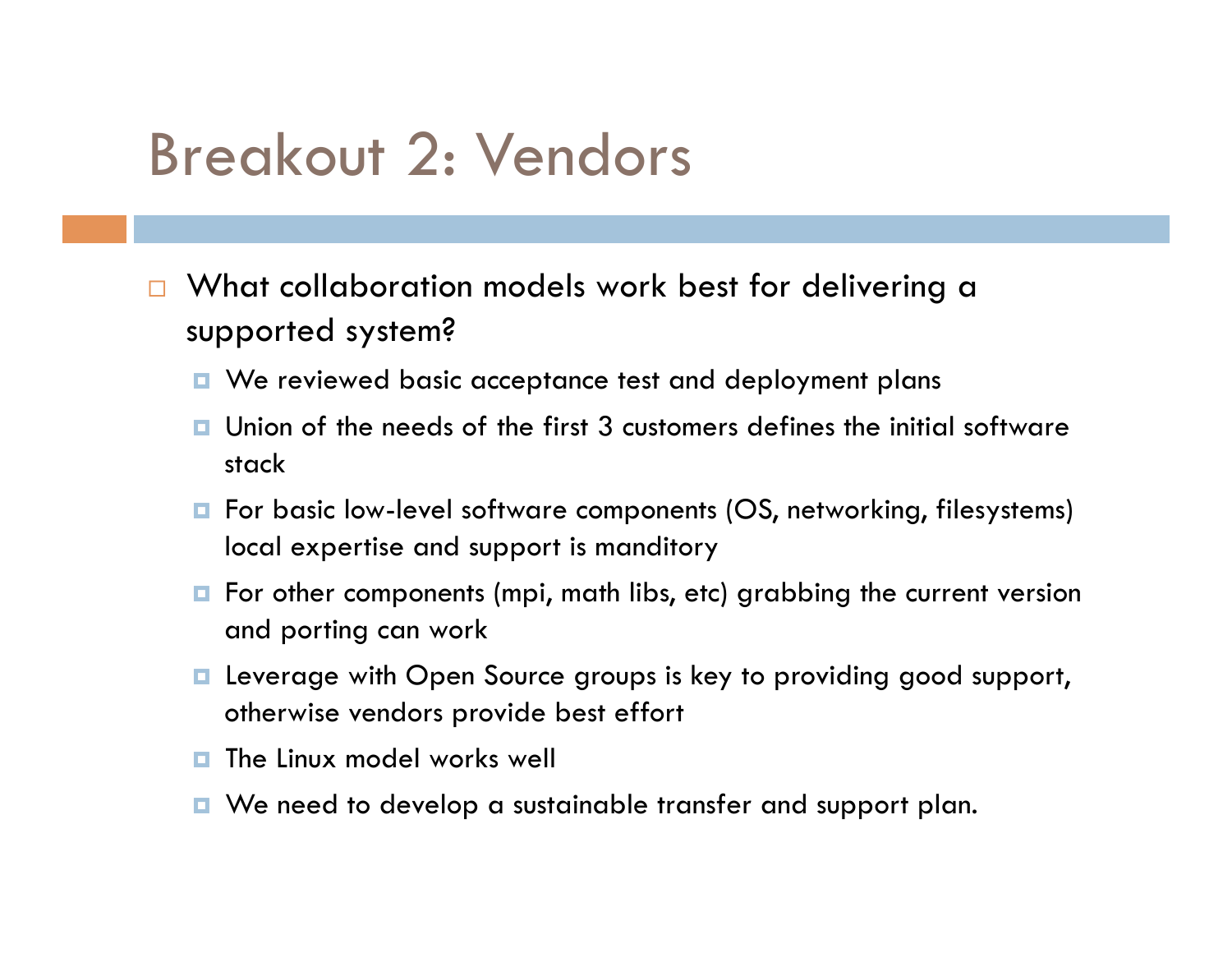#### Breakout 2: Where to Invest

- Not all issues are HPC
	- **□ Multicore programming model?**
	- **Parallel I/O?**
	- **D** Compilers?
- □ What flavor of HPC? We must be clear
	- **Not Cloud? Not Grid?**
- □ Where can we have the greatest impact?
- □ Our plan needs to clearly articulate where we are investing and why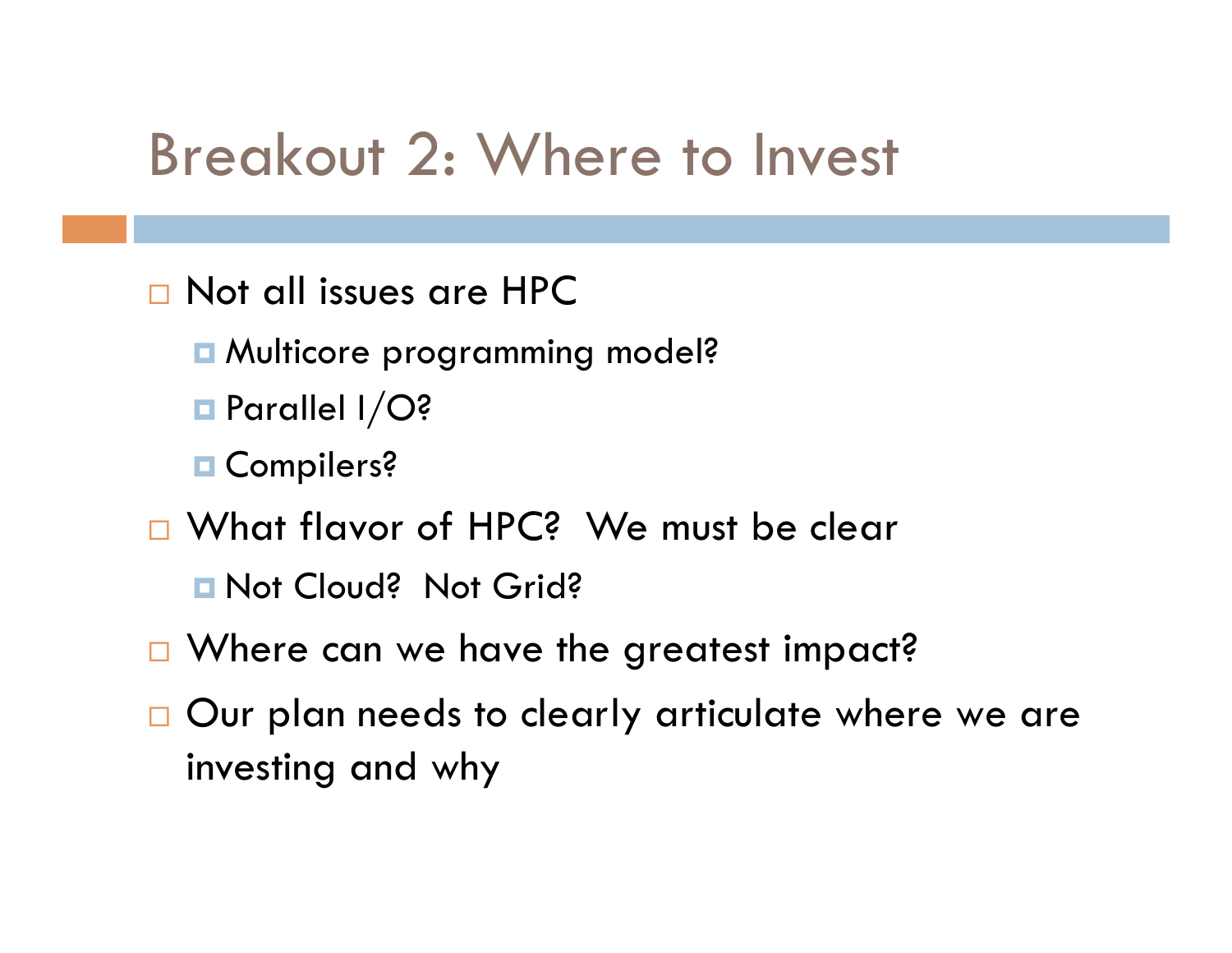### Breakout 2: Collab Models

- Discussion of models that have worked
- □ HPC Europe Taskforce
- □ Distributed software development is difficult, but successful models exist
	- **E** Functional decomposition?
- DARPA HPCS experiences:
	- Down-selecting is ok, but transferring responsibility to vendors probably not applicable here
- $\Box$  Lead agency or team required to force it to happen
- □ Multi-agency support is very valuable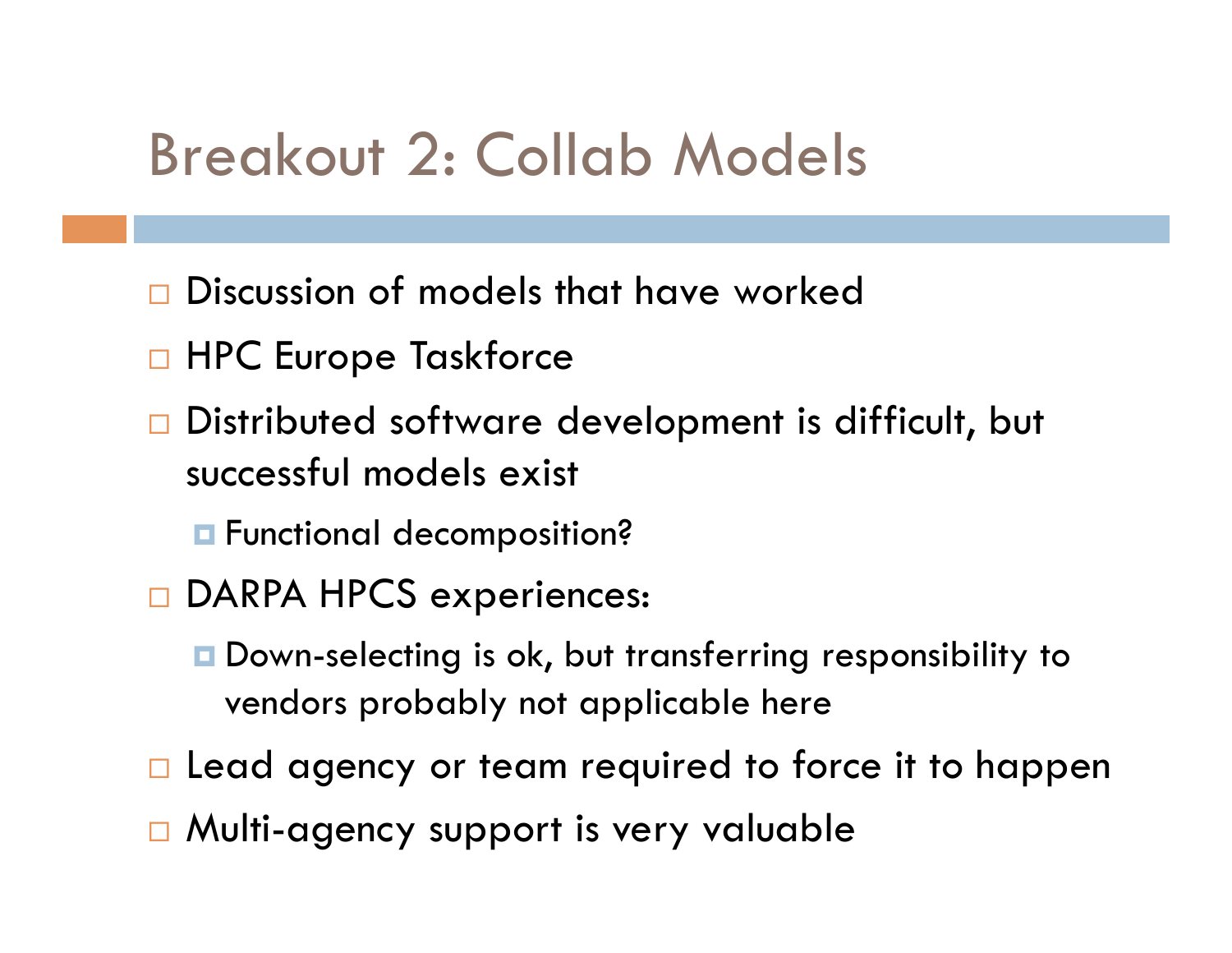### Breakout 2:

- Quality Assurance: Our plan must include how the software will be tested and deployed
- Verification and Validation discussion.
	- What parts are are IESP goals, and what is the responsibility of the application teams?